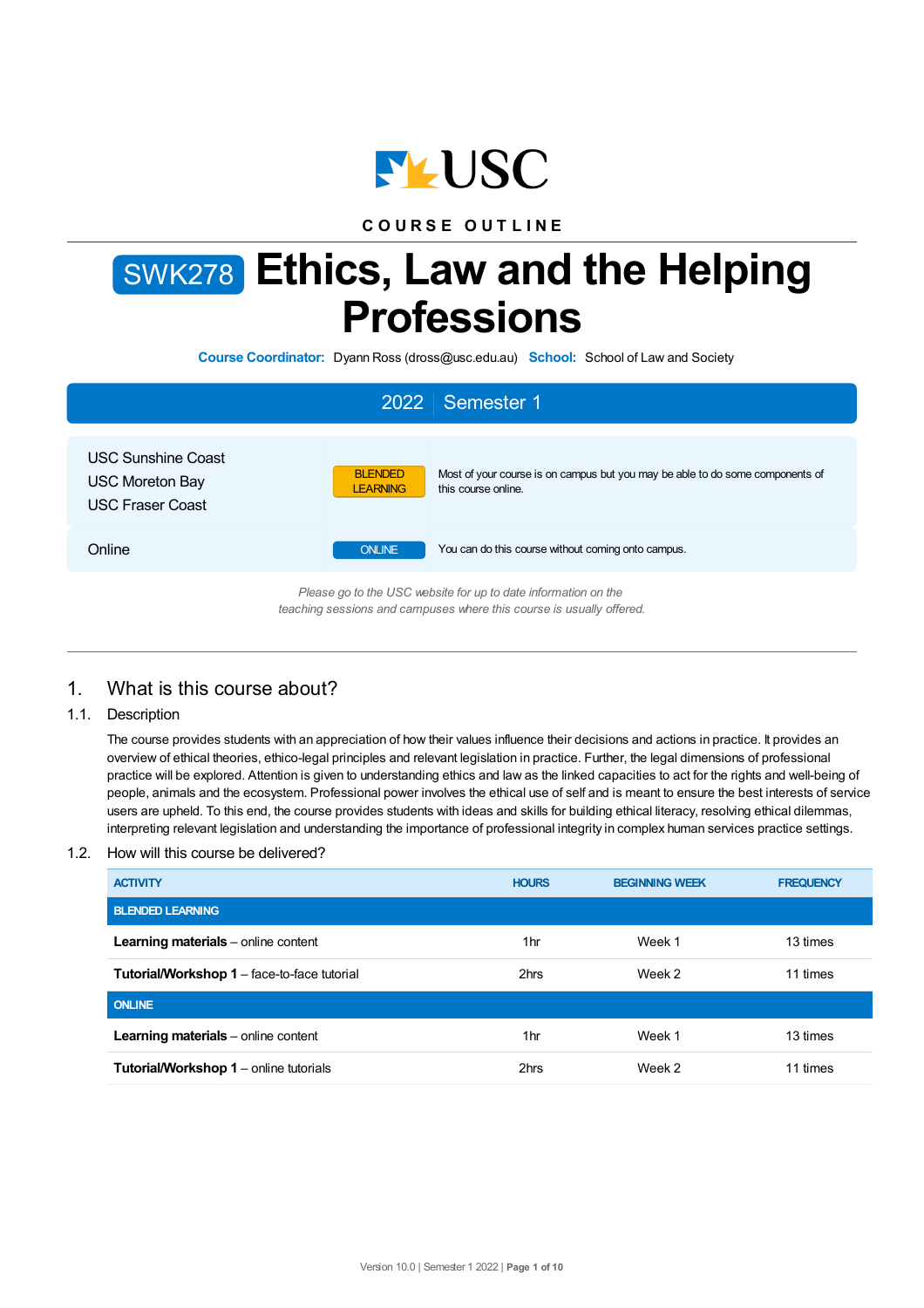### 1.3. Course Topics

Introducing ethics and law Professionalism and ethical use of self Ethical theories – PART A: Deontological, consequentialism & virtues Ethical theories – PART B: Care-based, love, anti-oppressive & Indigenous worldviews Legal dimensions & ethico-legal principles Ethics, power and activism Legal considerations and ethical decision-making Cultural safety & humility as ethical practice Professional responsibilities PART A Professional responsibilities PART B Building literacy about legislation Animal and ecosystems ethics E-professionalism, care of self and supervision

# 2. What level is this course?

### 200 Level (Developing)

Building on and expanding the scope of introductory knowledge and skills, developing breadth or depth and applying knowledge and skills in a new context. May require pre-requisites where discipline specific introductory knowledge or skills is necessary. Normally, undertaken in the second or third full-time year of an undergraduate programs.

# 3. What is the unit value of this course?

12 units

# 4. How does this course contribute to my learning?

| <b>COURSE LEARNING OUTCOMES</b>                                   | <b>GRADUATE QUALITIES MAPPING</b>                                      | <b>PROFESSIONAL STANDARD MAPPING</b>            |
|-------------------------------------------------------------------|------------------------------------------------------------------------|-------------------------------------------------|
| On successful completion of this course, you<br>should be able to | Completing these tasks successfully will<br>contribute to you becoming | <b>Australian Association of Social Workers</b> |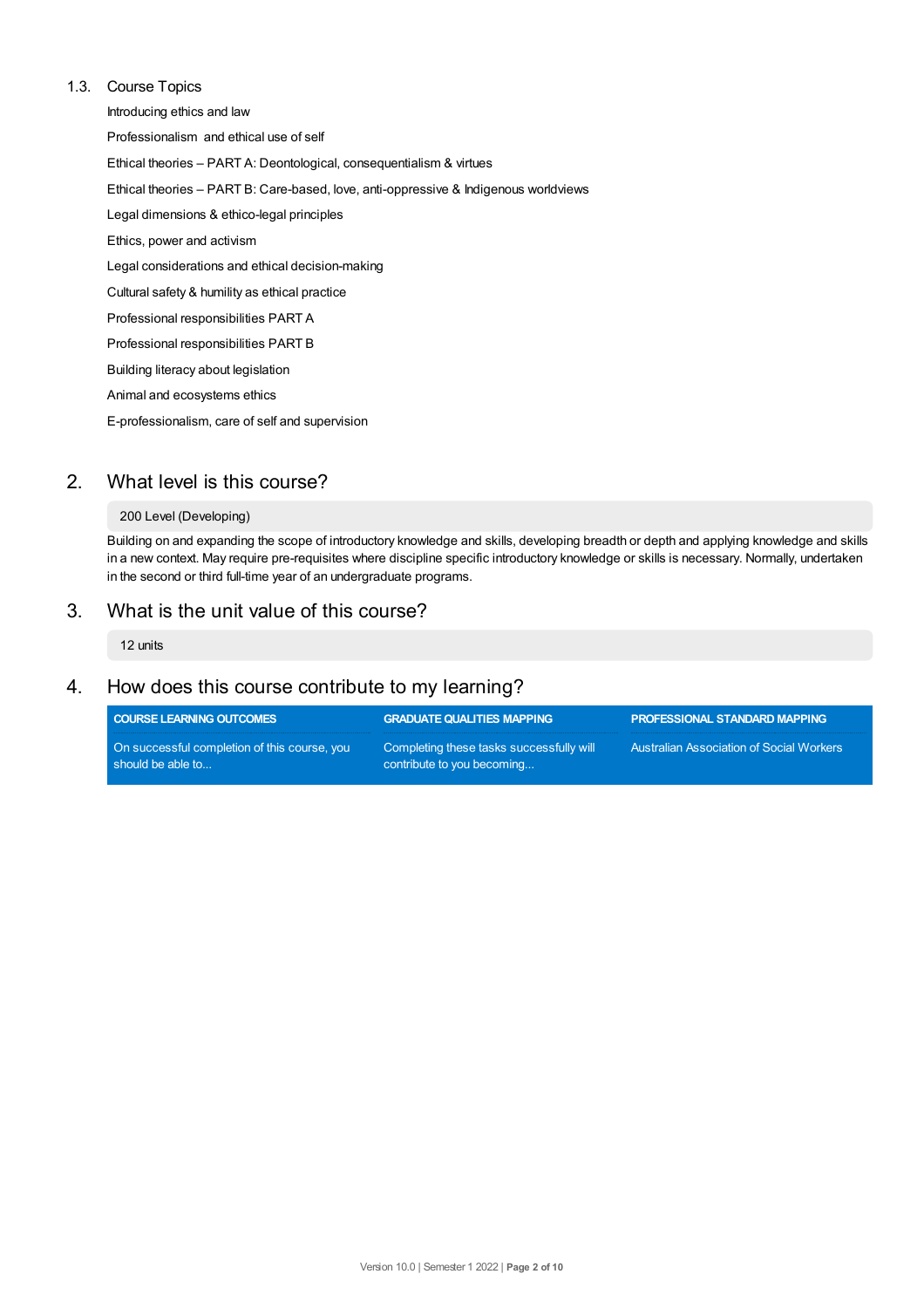| <b>COURSE LEARNING OUTCOMES</b>                                                                                                                                                                          | <b>GRADUATE QUALITIES MAPPING</b>                                      | PROFESSIONAL STANDARD MAPPING                                                                                                                                                                                                                                                                                                                                                                                                                                                                                                                                                                                                                                                                                                                                                                                                                                                                                                                                                                                                                                                                                                                                                                                                                                                                                                      |
|----------------------------------------------------------------------------------------------------------------------------------------------------------------------------------------------------------|------------------------------------------------------------------------|------------------------------------------------------------------------------------------------------------------------------------------------------------------------------------------------------------------------------------------------------------------------------------------------------------------------------------------------------------------------------------------------------------------------------------------------------------------------------------------------------------------------------------------------------------------------------------------------------------------------------------------------------------------------------------------------------------------------------------------------------------------------------------------------------------------------------------------------------------------------------------------------------------------------------------------------------------------------------------------------------------------------------------------------------------------------------------------------------------------------------------------------------------------------------------------------------------------------------------------------------------------------------------------------------------------------------------|
| On successful completion of this course, you<br>should be able to                                                                                                                                        | Completing these tasks successfully will<br>contribute to you becoming | <b>Australian Association of Social Workers</b>                                                                                                                                                                                                                                                                                                                                                                                                                                                                                                                                                                                                                                                                                                                                                                                                                                                                                                                                                                                                                                                                                                                                                                                                                                                                                    |
| 61<br>Demonstrate ability to make and be<br>accountable for professional decisions<br>based on ethical frameworks, legal<br>obligations, relevant legislation, to<br>resolve ethical dilemmas and issues | Knowledgeable<br>Creative and critical thinker<br>Empowered            | 1 - Values and ethics<br>1.1 - Practise in accordance with the<br>AASW Code of Ethics<br>1.2 - Manage ethical dilemmas and issues<br>arising in practice<br>2 - Professionalism<br>2.1 - Represent the social work profession<br>with integrity and professionalism<br>2.2 - Behave in a professional manner and<br>be accountable for all actions and<br>decisions<br>3 - Culturally responsive and inclusive<br>practice<br>3.1 - Work inclusively and respectfully with<br>cultural difference and diversity<br>3.2 - Respect and strive to understand and<br>promote the rights of Aboriginal and<br>Torres Strait Islander peoples and their<br>cultures<br>4 - Knowledge for practice<br>4.2 - Understand and articulate social<br>work and other relevant theories and<br>concepts<br>4.4 - Understand and articulate how and<br>when theories, knowledge bases and<br>knowledge sources inform practice<br>5 - Applying knowledge to practice<br>5.1 - Assess and analyse needs to inform<br>practice<br>5.2 - Work collaboratively<br>5.4 - Apply critical and reflective thinking<br>to practice<br>6 - Communication and interpersonal<br>skills<br>6.4 - Use information technology to<br>communicate and provide services<br>7 - Information recording and sharing<br>8 - Professional development and<br>supervision |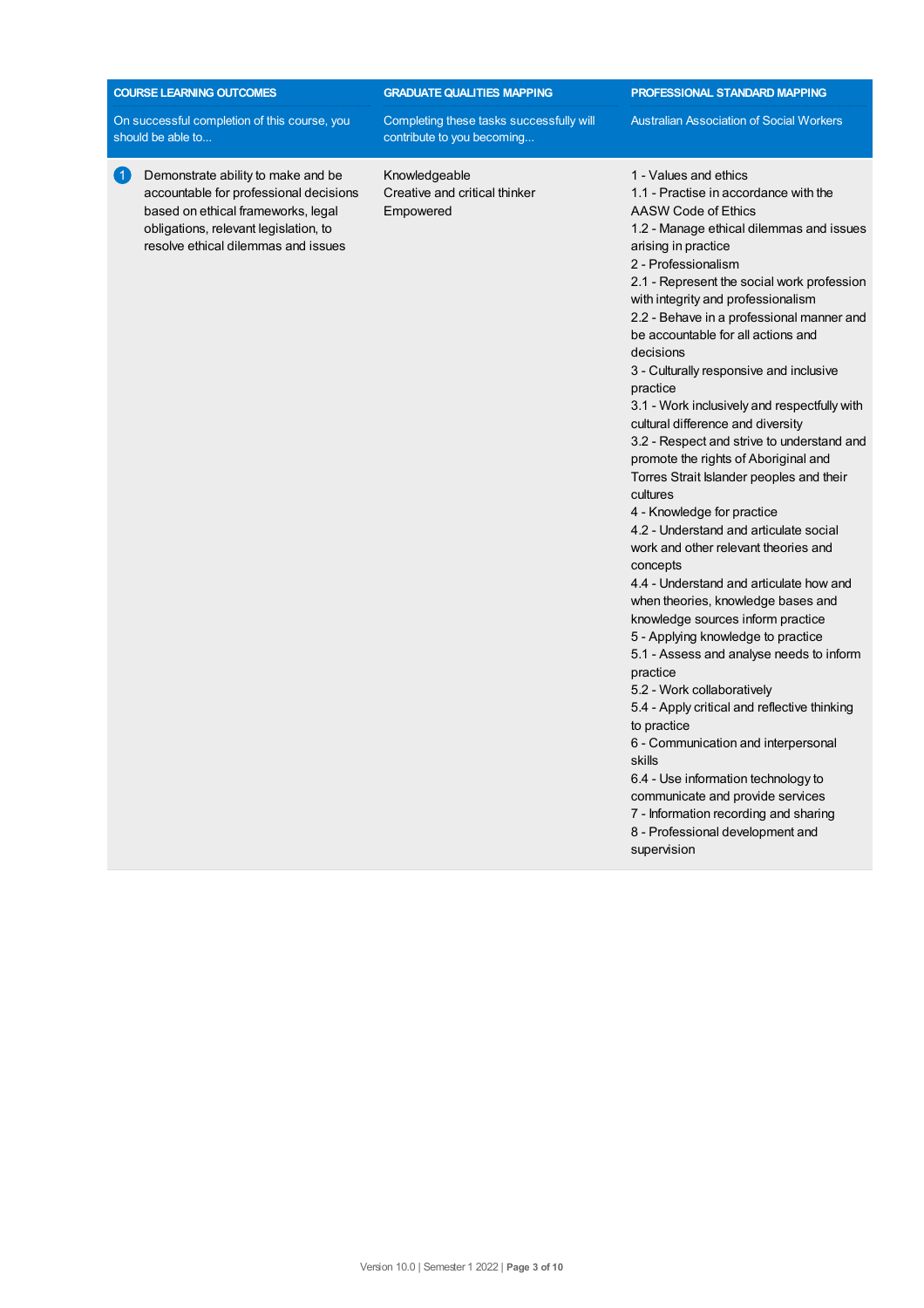|                   | <b>COURSE LEARNING OUTCOMES</b>                                                                        | <b>GRADUATE QUALITIES MAPPING</b>                                      | PROFESSIONAL STANDARD MAPPING                                                                                                                                                                                                                                                                                                                                                                                                                                                                                                                                                                                                                                                                                                                                                                                                                                                                                   |
|-------------------|--------------------------------------------------------------------------------------------------------|------------------------------------------------------------------------|-----------------------------------------------------------------------------------------------------------------------------------------------------------------------------------------------------------------------------------------------------------------------------------------------------------------------------------------------------------------------------------------------------------------------------------------------------------------------------------------------------------------------------------------------------------------------------------------------------------------------------------------------------------------------------------------------------------------------------------------------------------------------------------------------------------------------------------------------------------------------------------------------------------------|
|                   | On successful completion of this course, you<br>should be able to                                      | Completing these tasks successfully will<br>contribute to you becoming | <b>Australian Association of Social Workers</b>                                                                                                                                                                                                                                                                                                                                                                                                                                                                                                                                                                                                                                                                                                                                                                                                                                                                 |
| $\left( 2\right)$ | Develop and justify arguments based on<br>understanding of ethical and legal<br>dimensions of practice | Knowledgeable<br>Ethical<br>Engaged                                    | 1.1 - Practise in accordance with the<br>AASW Code of Ethics<br>1.2 - Manage ethical dilemmas and issues<br>arising in practice<br>3 - Culturally responsive and inclusive<br>practice<br>3.2 - Respect and strive to understand and<br>promote the rights of Aboriginal and<br>Torres Strait Islander peoples and their<br>cultures<br>4 - Knowledge for practice<br>4.1 - Understand higher level systemic<br>influences on people with respect to area<br>of practice<br>4.2 - Understand and articulate social<br>work and other relevant theories and<br>concepts<br>4.3 - Understand the role of research and<br>evaluation in obtaining and generating<br>new knowledge for practice<br>4.4 - Understand and articulate how and<br>when theories, knowledge bases and<br>knowledge sources inform practice<br>5 - Applying knowledge to practice<br>5.1 - Assess and analyse needs to inform<br>practice |
| $\left( 3\right)$ | Describe and critically evaluate<br>theoretical components of ethical<br>practice                      | Knowledgeable<br>Creative and critical thinker                         | 1 - Values and ethics<br>3 - Culturally responsive and inclusive<br>practice<br>4 - Knowledge for practice<br>4.1 - Understand higher level systemic<br>influences on people with respect to area<br>of practice<br>4.2 - Understand and articulate social<br>work and other relevant theories and<br>concepts<br>4.3 - Understand the role of research and<br>evaluation in obtaining and generating<br>new knowledge for practice<br>4.4 - Understand and articulate how and<br>when theories, knowledge bases and<br>knowledge sources inform practice                                                                                                                                                                                                                                                                                                                                                       |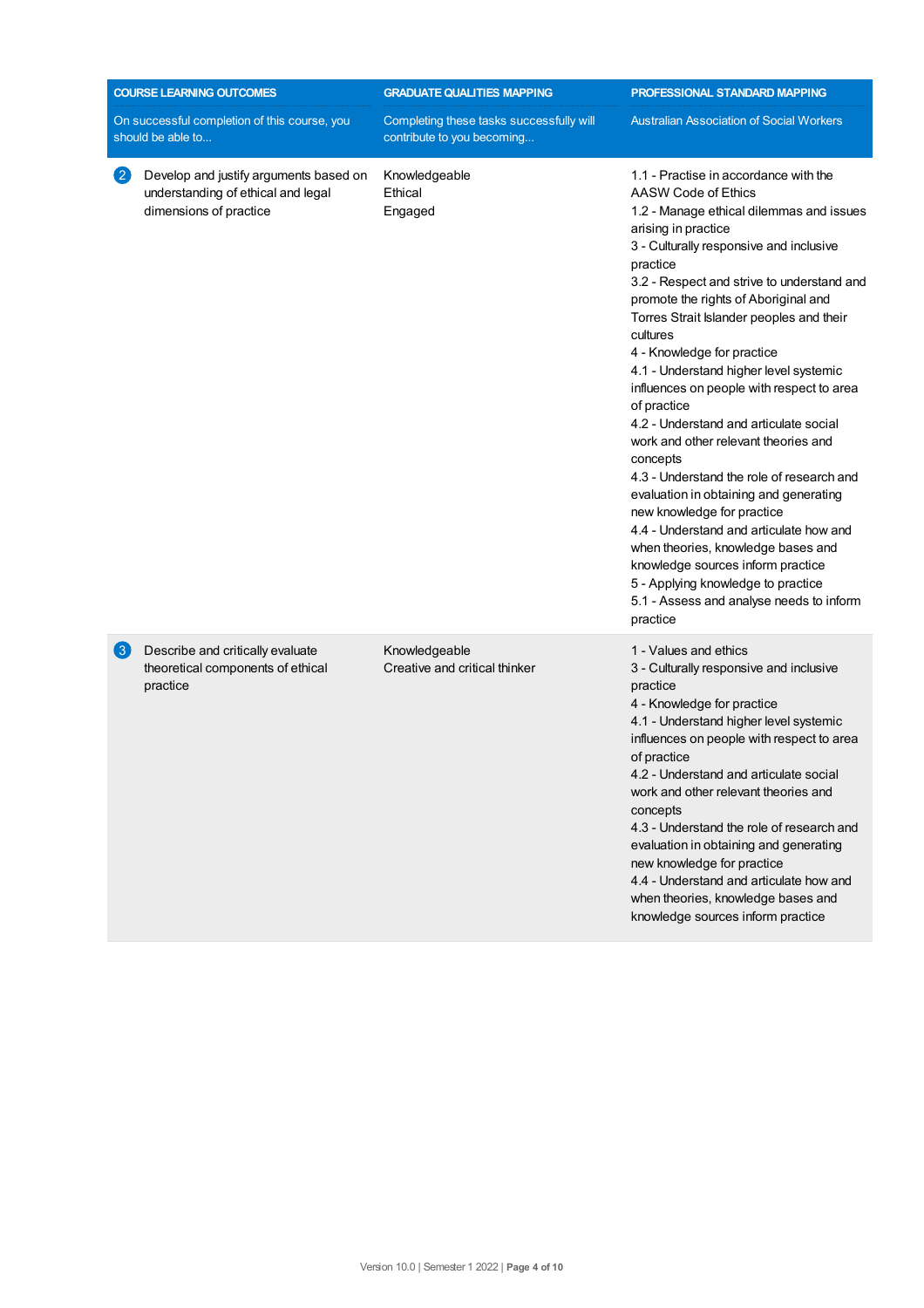| <b>COURSE LEARNING OUTCOMES</b> |                                                                                                                                      | <b>GRADUATE QUALITIES MAPPING</b>                                      | PROFESSIONAL STANDARD MAPPING                                                                                                                                                                                                                                                                                                                                                                                                                                                                                                                                                                                                                                                                           |
|---------------------------------|--------------------------------------------------------------------------------------------------------------------------------------|------------------------------------------------------------------------|---------------------------------------------------------------------------------------------------------------------------------------------------------------------------------------------------------------------------------------------------------------------------------------------------------------------------------------------------------------------------------------------------------------------------------------------------------------------------------------------------------------------------------------------------------------------------------------------------------------------------------------------------------------------------------------------------------|
|                                 | On successful completion of this course, you<br>should be able to                                                                    | Completing these tasks successfully will<br>contribute to you becoming | <b>Australian Association of Social Workers</b>                                                                                                                                                                                                                                                                                                                                                                                                                                                                                                                                                                                                                                                         |
| $\left 4\right\rangle$          | Demonstrate understanding of need to<br>act in culturally appropriate ways                                                           | Knowledgeable<br>Ethical                                               | 1.1 - Practise in accordance with the<br>AASW Code of Ethics<br>2 - Professionalism<br>2.1 - Represent the social work profession<br>with integrity and professionalism<br>3 - Culturally responsive and inclusive<br>practice<br>3.1 - Work inclusively and respectfully with<br>cultural difference and diversity<br>3.2 - Respect and strive to understand and<br>promote the rights of Aboriginal and<br>Torres Strait Islander peoples and their<br>cultures<br>4.2 - Understand and articulate social<br>work and other relevant theories and<br>concepts<br>5.4 - Apply critical and reflective thinking<br>to practice<br>6.1 - Communicate with a diverse range of<br>people                   |
| 6                               | Demonstrate verbal and written<br>communication skills relevant to<br>professional ethico-legal issues in the<br>helping professions | Empowered<br>Engaged                                                   | 1.1 - Practise in accordance with the<br>AASW Code of Ethics<br>2 - Professionalism<br>2.2 - Behave in a professional manner and<br>be accountable for all actions and<br>decisions<br>5.2 - Work collaboratively<br>5.4 - Apply critical and reflective thinking<br>to practice<br>6 - Communication and interpersonal<br>skills<br>6.1 - Communicate with a diverse range of<br>people<br>6.2 - Communicate the details and nature<br>of the service offered to people<br>6.3 - Work with others in a team<br>environment<br>6.4 - Use information technology to<br>communicate and provide services<br>7 - Information recording and sharing<br>7.1 - Record and manage information<br>appropriately |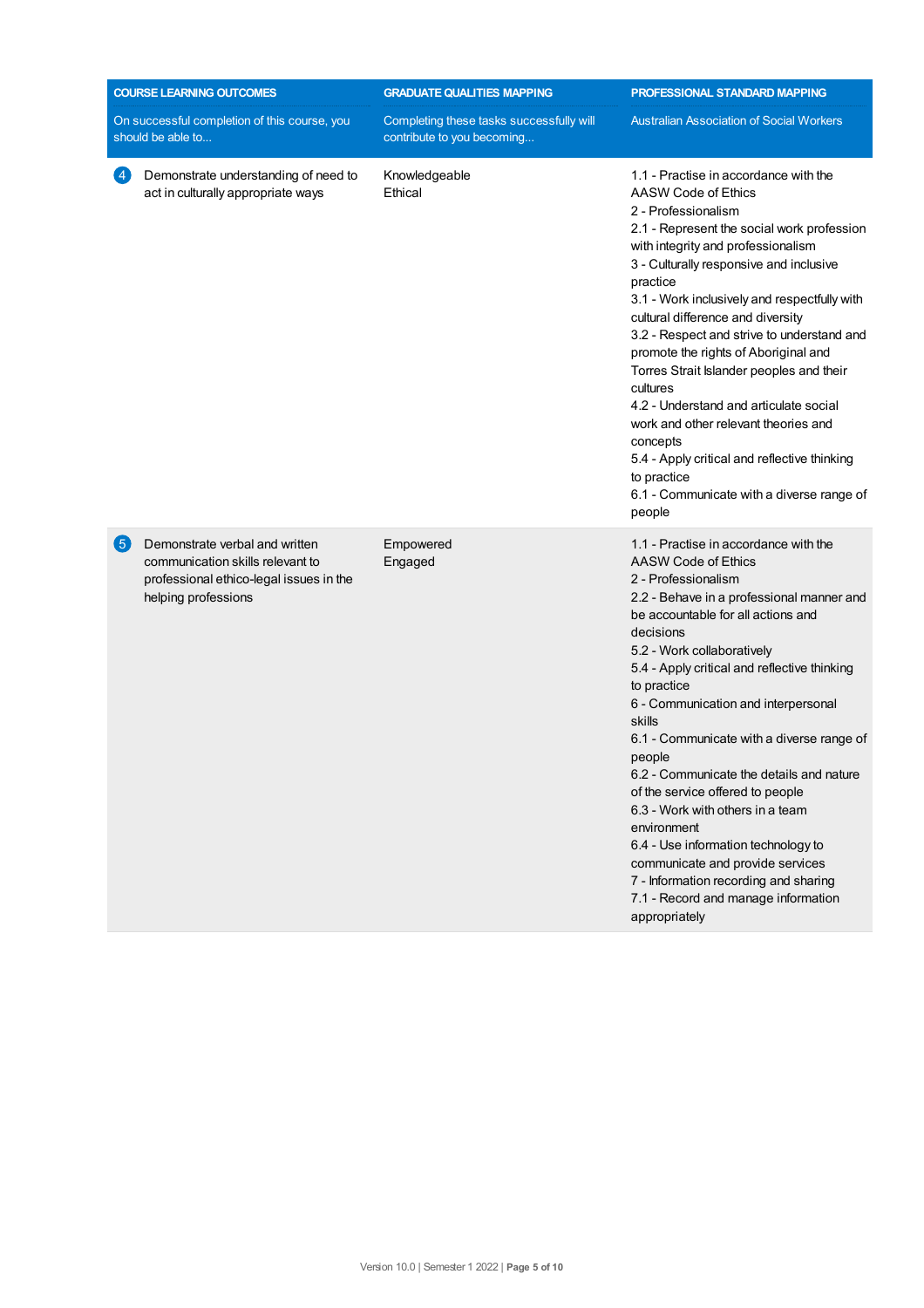| <b>COURSE LEARNING OUTCOMES</b><br>On successful completion of this course, you<br>should be able to |                                                                                                  | <b>GRADUATE QUALITIES MAPPING</b><br>Completing these tasks successfully will<br>contribute to you becoming | PROFESSIONAL STANDARD MAPPING<br><b>Australian Association of Social Workers</b>                                                                                                                                                                                                                                                                                                                                                                                                                                                                                                                                              |
|------------------------------------------------------------------------------------------------------|--------------------------------------------------------------------------------------------------|-------------------------------------------------------------------------------------------------------------|-------------------------------------------------------------------------------------------------------------------------------------------------------------------------------------------------------------------------------------------------------------------------------------------------------------------------------------------------------------------------------------------------------------------------------------------------------------------------------------------------------------------------------------------------------------------------------------------------------------------------------|
| (6)                                                                                                  | Develop critical analysis and reflective<br>skills, including ethical use of self in<br>practice | Empowered<br>Ethical<br>Sustainability-focussed                                                             | 1.1 - Practise in accordance with the<br>AASW Code of Ethics<br>1.2 - Manage ethical dilemmas and issues<br>arising in practice<br>2 - Professionalism<br>2.1 - Represent the social work profession<br>with integrity and professionalism<br>2.2 - Behave in a professional manner and<br>be accountable for all actions and<br>decisions<br>4.4 - Understand and articulate how and<br>when theories, knowledge bases and<br>knowledge sources inform practice<br>5 - Applying knowledge to practice<br>5.1 - Assess and analyse needs to inform<br>practice<br>5.4 - Apply critical and reflective thinking<br>to practice |
|                                                                                                      | Demonstrate understanding of relevant<br>legislation that influences ethical practice            | Knowledgeable<br>Ethical                                                                                    | 4 - Knowledge for practice<br>4.2 - Understand and articulate social<br>work and other relevant theories and<br>concepts<br>4.4 - Understand and articulate how and<br>when theories, knowledge bases and<br>knowledge sources inform practice<br>5 - Applying knowledge to practice                                                                                                                                                                                                                                                                                                                                          |

# 5. Am Ieligible to enrol in this course?

Refer to the USC [Glossary](https://www.usc.edu.au/about/policies-and-procedures/glossary-of-terms-for-policy-and-procedures) of terms for definitions of "pre-requisites, co-requisites and anti-requisites".

### 5.1. Pre-requisites

Not applicable

5.2. Co-requisites

Not applicable

5.3. Anti-requisites

SCS278

# 5.4. Specific assumed prior knowledge and skills (where applicable)

Not applicable

# 6. How am Igoing to be assessed?

6.1. Grading Scale

### Standard Grading (GRD)

High Distinction (HD), Distinction (DN), Credit (CR), Pass (PS), Fail (FL).

### 6.2. Details of early feedback on progress

Students can receive feedback on a draft outline of their second assessment in tutorials before progressing substantially with it.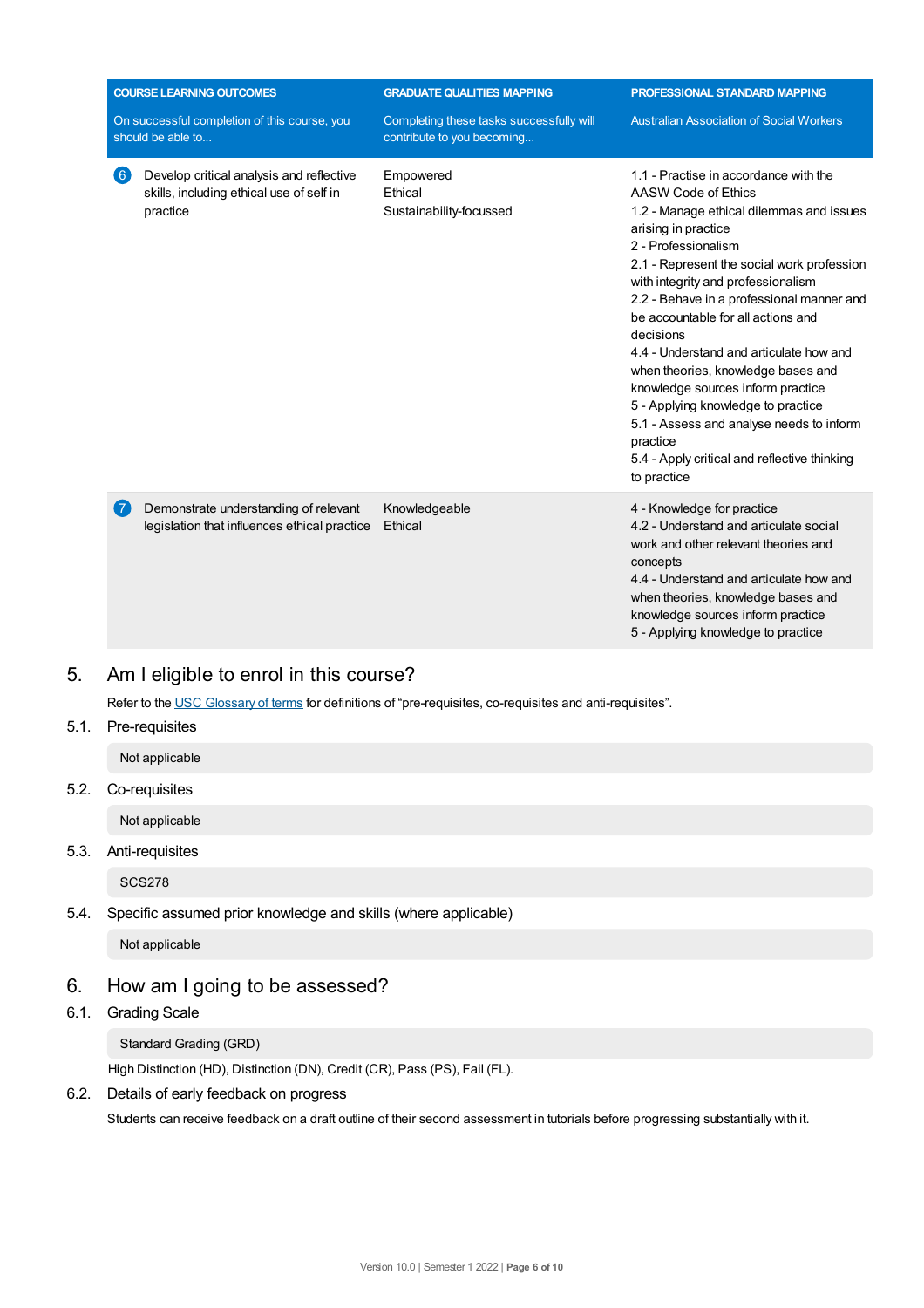### 6.3. Assessment tasks

| <b>DELIVERY</b><br><b>MODE</b> | <b>TASK</b><br>NO. | <b>ASSESSMENT</b><br><b>PRODUCT</b> | <b>INDIVIDUAL</b><br><b>OR GROUP</b> | <b>WEIGHTING</b><br>$\frac{9}{6}$ | <b>WHAT IS THE</b><br><b>DURATION /</b><br>LENGTH?       | <b>WHEN SHOULD I</b><br><b>SUBMIT?</b> | <b>WHERE SHOULD I</b><br><b>SUBMIT IT?</b> |
|--------------------------------|--------------------|-------------------------------------|--------------------------------------|-----------------------------------|----------------------------------------------------------|----------------------------------------|--------------------------------------------|
| All                            | 1                  | Quiz/zes                            | Individual                           | 15%                               | Self-paced, 3<br>x questions<br>per week over<br>5 weeks | Refer to Format                        | Online Test (Quiz)                         |
| All                            | 2                  | Essay                               | Individual                           | 40%                               | 2500 words<br>essay                                      | Week 6                                 | Online Submission                          |
| All                            | 3                  | Case Study                          | Individual                           | 45%                               | 15 minutes &<br>(1500 words)<br>equivalent)              | Exam Period                            | Online Submission                          |

### **All - Assessment Task 1:** Key Concepts Quiz

| <b>GOAL:</b>     | The aim is for you to demonstrate an understanding of the key concepts relating to ethics in professional practice.                                                                                                                                                                                                                                                                                                                                                        |                                     |  |
|------------------|----------------------------------------------------------------------------------------------------------------------------------------------------------------------------------------------------------------------------------------------------------------------------------------------------------------------------------------------------------------------------------------------------------------------------------------------------------------------------|-------------------------------------|--|
| <b>PRODUCT:</b>  | Quiz/zes                                                                                                                                                                                                                                                                                                                                                                                                                                                                   |                                     |  |
| <b>FORMAT:</b>   | Submit: Weeks 3 - 7.<br>Online self-paced quiz employing multiple choice, multiple answer and other question methods. The quiz will be completed<br>weekly commencing in week 3 and concluding in week 7. You are required to log on to the site (directions to be provided)<br>and complete the quizzes by following the prompts. This is an open book task and you are to ensure you have the<br>recommended readings (to be identified and provided on Canvas) at hand. |                                     |  |
| <b>CRITERIA:</b> | No.                                                                                                                                                                                                                                                                                                                                                                                                                                                                        | <b>Learning Outcome</b><br>assessed |  |
|                  | You need to complete the 5 components of the quiz and level of achievement will relate to                                                                                                                                                                                                                                                                                                                                                                                  | (1)                                 |  |
|                  | number of questions answered correctly.                                                                                                                                                                                                                                                                                                                                                                                                                                    |                                     |  |

### **All - Assessment Task 2:** Professional Values, Ethical Theories & Legislation Essay

| <b>GOAL:</b>    | To define and discuss relevant professional values, ethical theories, ethico-legal principles, power and legislation.                                                                                                                                                                                                                             |
|-----------------|---------------------------------------------------------------------------------------------------------------------------------------------------------------------------------------------------------------------------------------------------------------------------------------------------------------------------------------------------|
| <b>PRODUCT:</b> | Essay                                                                                                                                                                                                                                                                                                                                             |
| <b>FORMAT:</b>  | Students are to identify a minimum of two professional values, two ethical theories, two ethico-legal principles. Further, an<br>example of relevant legislation and the nature of power in the helping professions are to be explored. These all need to be<br>defined, discussed and applied to a provided case study, using course references. |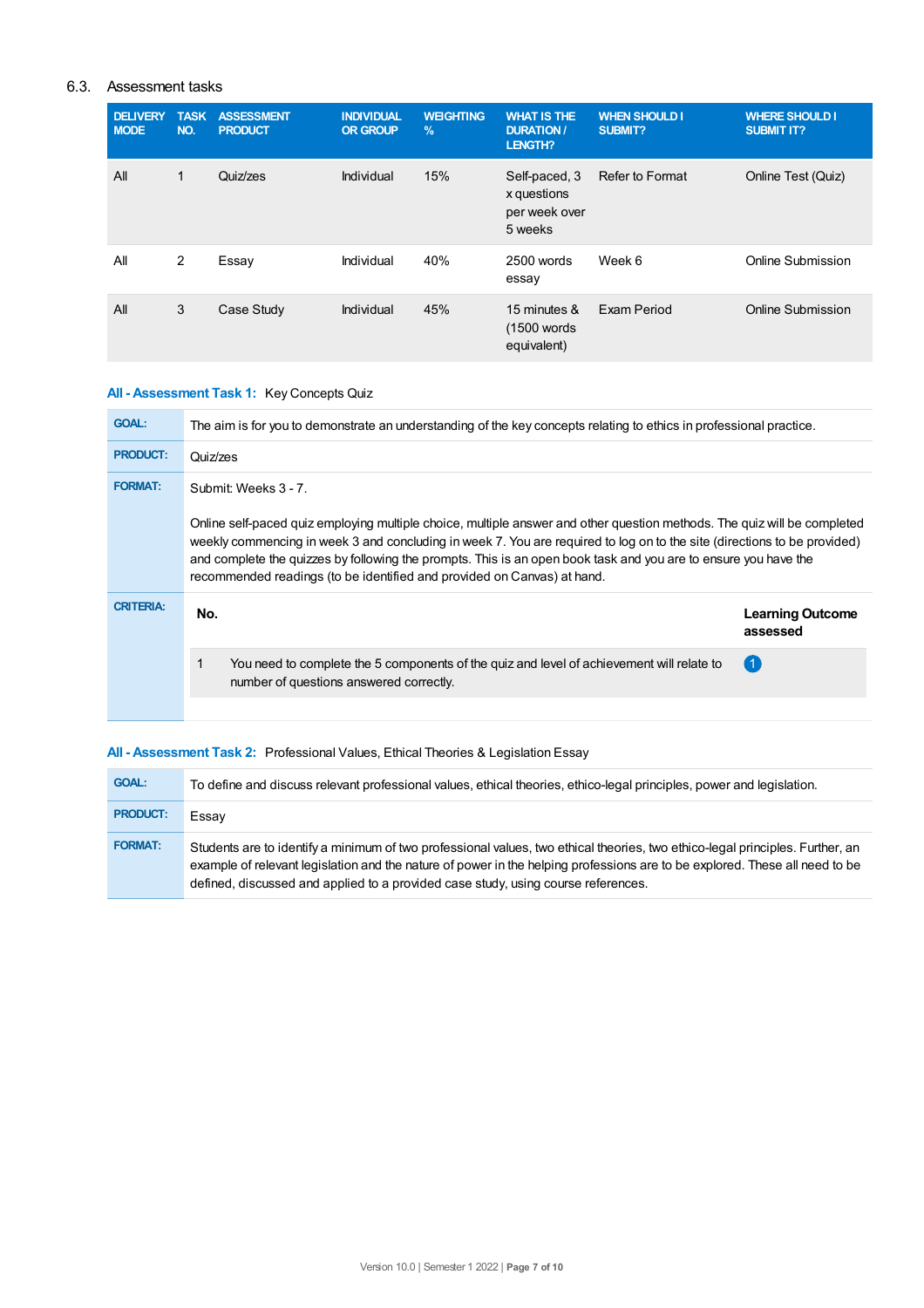| <b>CRITERIA:</b> | No.            |                                                                                                                                                                                                                                                          | <b>Learning Outcome</b><br>assessed |
|------------------|----------------|----------------------------------------------------------------------------------------------------------------------------------------------------------------------------------------------------------------------------------------------------------|-------------------------------------|
|                  |                | Explain what 'professionalism' means and what the 'ethical use of self' entails.                                                                                                                                                                         | 235                                 |
|                  | $\overline{2}$ | Define and discuss professional values, ethical theories and ethico-legal principles.                                                                                                                                                                    | 26                                  |
|                  | 3              | Explain how these ethical ideas would quide an initial sense of the matters of concern in a<br>provided case study.                                                                                                                                      | $\left( 2\right)$                   |
|                  | 4              | Identify relevant legislation (just one example), define power and discuss both in the case<br>study segment of assessment                                                                                                                               | 27                                  |
|                  | 5              | Appropriately use course text and a minimum of 6 other references from the course<br>materials.                                                                                                                                                          | (2)                                 |
|                  | 6              | Present a well written essay (clarity of expression, correct grammar, spelling and<br>punctuation), logically structured, coherent description and analysis, within the word count,<br>appropriately referenced using the Harvard system of referencing. | 6                                   |
|                  |                |                                                                                                                                                                                                                                                          |                                     |

### **All - Assessment Task 3:** Ethical Dilemma on PowerPoint with Voice Over

| <b>GOAL:</b>            | To apply an ethical decision-making model to a case study, which will inform professional practice.                                                                                                                                                                                                                                                                                                                                                                                                                                                                                                                                                                                                                                                                                                                                                                                                                                                                                                                                                                                                                                                                                                                   |                                                                                                                                                                                                                                                             |                                        |  |  |
|-------------------------|-----------------------------------------------------------------------------------------------------------------------------------------------------------------------------------------------------------------------------------------------------------------------------------------------------------------------------------------------------------------------------------------------------------------------------------------------------------------------------------------------------------------------------------------------------------------------------------------------------------------------------------------------------------------------------------------------------------------------------------------------------------------------------------------------------------------------------------------------------------------------------------------------------------------------------------------------------------------------------------------------------------------------------------------------------------------------------------------------------------------------------------------------------------------------------------------------------------------------|-------------------------------------------------------------------------------------------------------------------------------------------------------------------------------------------------------------------------------------------------------------|----------------------------------------|--|--|
| <b>PRODUCT:</b>         | Case Study                                                                                                                                                                                                                                                                                                                                                                                                                                                                                                                                                                                                                                                                                                                                                                                                                                                                                                                                                                                                                                                                                                                                                                                                            |                                                                                                                                                                                                                                                             |                                        |  |  |
| <b>FORMAT:</b>          | This is an individual assessment and can be presented with sub-headings from the recommended ethical decision-<br>making model.                                                                                                                                                                                                                                                                                                                                                                                                                                                                                                                                                                                                                                                                                                                                                                                                                                                                                                                                                                                                                                                                                       |                                                                                                                                                                                                                                                             |                                        |  |  |
|                         | You need to identify and critically reflect upon one possible ethical dilemma within a practice situation, as presented<br>through a case study. You will be required to demonstrate: a sound application of ethical theory; professional values; a<br>clear understanding of Australian ethico-legal principles and laws that may apply; and a sound working knowledge of your<br>own profession's code of ethics. You will also need to research your role and your agency related to the case study and<br>show an understanding of issues that may be impacting on the situation. You will demonstrate your ability to work through a<br>decision-making model overviewed in this course, that will guide your ethical practice.<br>Case studies will be provided to you and relate to specific fields of practice such as child protection, aged care, mental<br>health, drug and alcohol and youth work. You can create an alternative case study in consultation with your tutor. You will be<br>required to place yourself as a worker from your own discipline into this case study and apply an ethical decision-making<br>process that leads to particular action you would take in relation to this case. |                                                                                                                                                                                                                                                             |                                        |  |  |
| <b>CRITERIA:</b><br>No. |                                                                                                                                                                                                                                                                                                                                                                                                                                                                                                                                                                                                                                                                                                                                                                                                                                                                                                                                                                                                                                                                                                                                                                                                                       |                                                                                                                                                                                                                                                             | <b>Learning Outcome</b><br>assessed    |  |  |
|                         | 1                                                                                                                                                                                                                                                                                                                                                                                                                                                                                                                                                                                                                                                                                                                                                                                                                                                                                                                                                                                                                                                                                                                                                                                                                     | Apply an ethical decision making model to a case study, showing an understanding of<br>ethical theories, your own profession's code of ethics, Australian ethico-legal principles<br>and legislation, relevant case study specific research & power issues. | $\left( 2\right)$<br>$\lceil 3 \rceil$ |  |  |
|                         | $\overline{2}$                                                                                                                                                                                                                                                                                                                                                                                                                                                                                                                                                                                                                                                                                                                                                                                                                                                                                                                                                                                                                                                                                                                                                                                                        | An ability to identify the limitations of the ethical decision making process you have<br>undertaken.                                                                                                                                                       | 3                                      |  |  |
|                         | 3                                                                                                                                                                                                                                                                                                                                                                                                                                                                                                                                                                                                                                                                                                                                                                                                                                                                                                                                                                                                                                                                                                                                                                                                                     | A well prepared powerpoint with voice over - logically structured, coherent analysis, within<br>the time limit and word count, appropriately referenced using the Harvard system of<br>referencing and with a minimum of 6 references from the course.      | 6                                      |  |  |
|                         |                                                                                                                                                                                                                                                                                                                                                                                                                                                                                                                                                                                                                                                                                                                                                                                                                                                                                                                                                                                                                                                                                                                                                                                                                       |                                                                                                                                                                                                                                                             |                                        |  |  |

# 7. Directed study hours

A 12-unit course will have total of 150 learning hours which will include directed study hours (including online if required), self-directed learning and completion of assessable tasks. Directed study hours may vary by location. Student workload is calculated at 12.5 learning hours per one unit.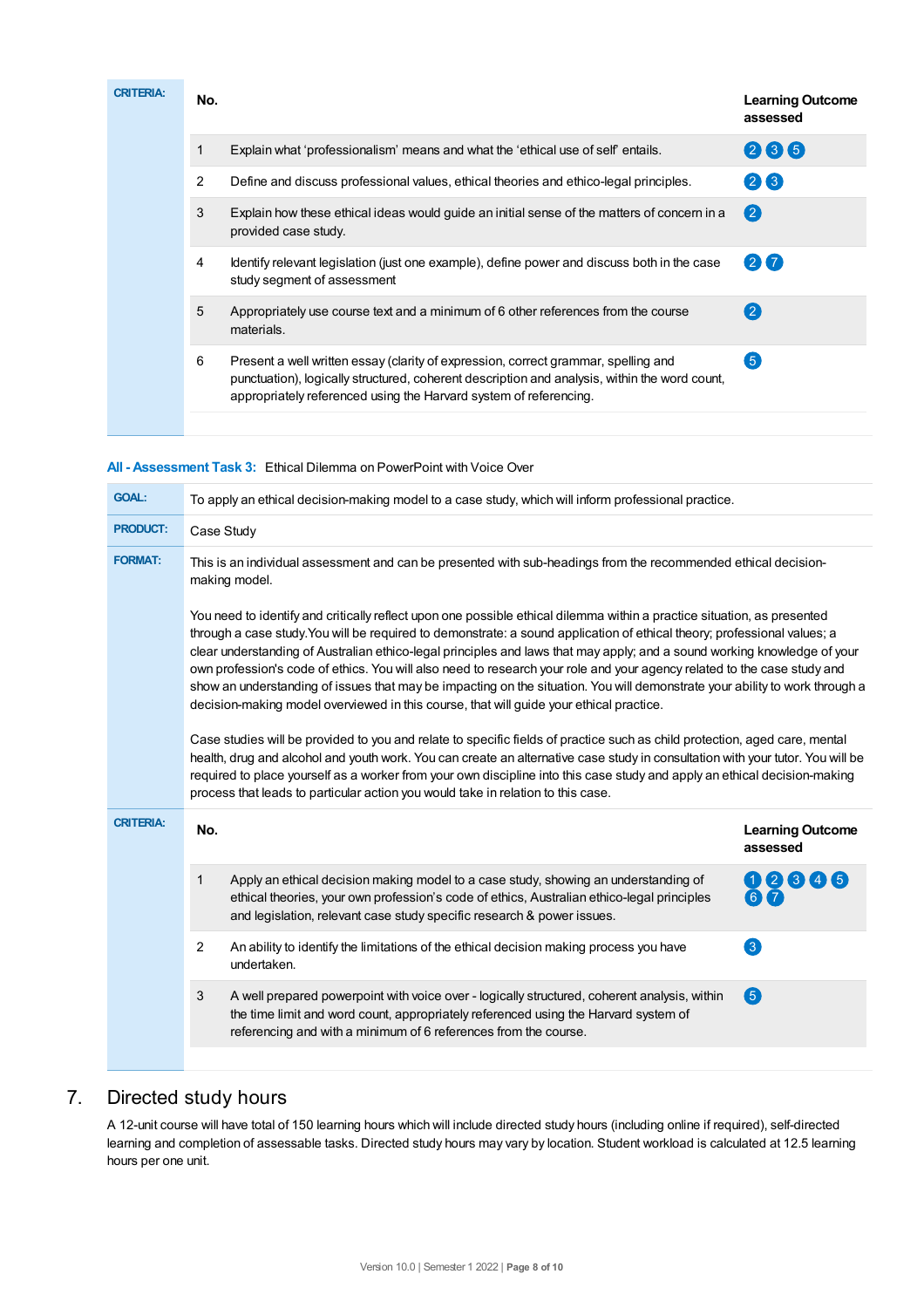# 8. What resources do I need to undertake this course?

Please note: Course information, including specific information of recommended readings, learning activities, resources, weekly readings, etc. are available on the course Canvas site– Please log in as soon as possible.

### 8.1. Prescribed text(s) or course reader

Please note that you need to have regular access to the resource(s) listed below. Resources may be required or recommended.

| REQUIRED? AUTHOR |            | YEAR TITLE                           | <b>EDITION</b> | <b>PUBLISHER</b>       |
|------------------|------------|--------------------------------------|----------------|------------------------|
| Required         | Dyann Ross | 2020 The Revolutionary Social Worker | n/a            | <b>Revolutionaries</b> |

### 8.2. Specific requirements

Nil

# 9. How are risks managed in this course?

Health and safety risks for this course have been assessed as low. It is your responsibility to review course material, search online, discuss with lecturers and peers and understand the health and safety risks associated with your specific course of study and to familiarise yourself with the University's general health and safety principles by reviewing the online [induction](https://online.usc.edu.au/webapps/blackboard/content/listContentEditable.jsp?content_id=_632657_1&course_id=_14432_1) training for students, and following the instructions of the University staff.

# 10. What administrative information is relevant to this course?

### 10.1. Assessment: Academic Integrity

Academic integrity is the ethical standard of university participation. It ensures that students graduate as a result of proving they are competent in their discipline. This is integral in maintaining the value of academic qualifications. Each industry has expectations and standards of the skills and knowledge within that discipline and these are reflected in assessment.

Academic integrity means that you do not engage in any activity that is considered to be academic fraud; including plagiarism, collusion or outsourcing any part of any assessment item to any other person. You are expected to be honest and ethical by completing all work yourself and indicating in your work which ideas and information were developed by you and which were taken from others. You cannot provide your assessment work to others.You are also expected to provide evidence of wide and critical reading, usually by using appropriate academic references.

In order to minimise incidents of academic fraud, this course may require that some of its assessment tasks, when submitted to Canvas, are electronically checked through Turnitin. This software allows for text comparisons to be made between your submitted assessment item and all other work to which Turnitin has access.

### 10.2. Assessment: Additional Requirements

Your eligibility for supplementary assessment in a course is dependent of the following conditions applying:

The final mark is in the percentage range 47% to 49.4%

The course is graded using the Standard Grading scale

You have not failed an assessment task in the course due to academic misconduct.

### 10.3. Assessment: Submission penalties

Late submission of assessment tasks may be penalised at the following maximum rate:

- 5% (of the assessment task's identified value) per day for the first two days from the date identified as the due date for the assessment task.

- 10% (of the assessment task's identified value) for the third day - 20% (of the assessment task's identified value) for the fourth day and subsequent days up to and including seven days from the date identified as the due date for the assessment task.

- A result of zero is awarded for an assessment task submitted after seven days from the date identified as the due date for the assessment task. Weekdays and weekends are included in the calculation of days late. To request an extension you must contact your course coordinator to negotiate an outcome.

### 10.4. SafeUSC

USC is committed to a culture of respect and providing a safe and supportive environment for all members of our community. For immediate assistance on campus contact SafeUSC by phone: 07 [5430](tel:07%205430%201168) 1168 or using the [SafeZone](https://www.safezoneapp.com) app. For general enquires contact the SafeUSC team by phone 07 [5456](tel:07%205456%203864) 3864 or email [safe@usc.edu.au](mailto:safe@usc.edu.au).

The SafeUSC Specialist Service is a Student Wellbeing service that provides free and confidential support to students who may have experienced or observed behaviour that could cause fear, offence or trauma. To contact the service call 07 [5430](tel:07%205430%201226) 1226 or email [studentwellbeing@usc.edu.au](mailto:studentwellbeing@usc.edu.au).